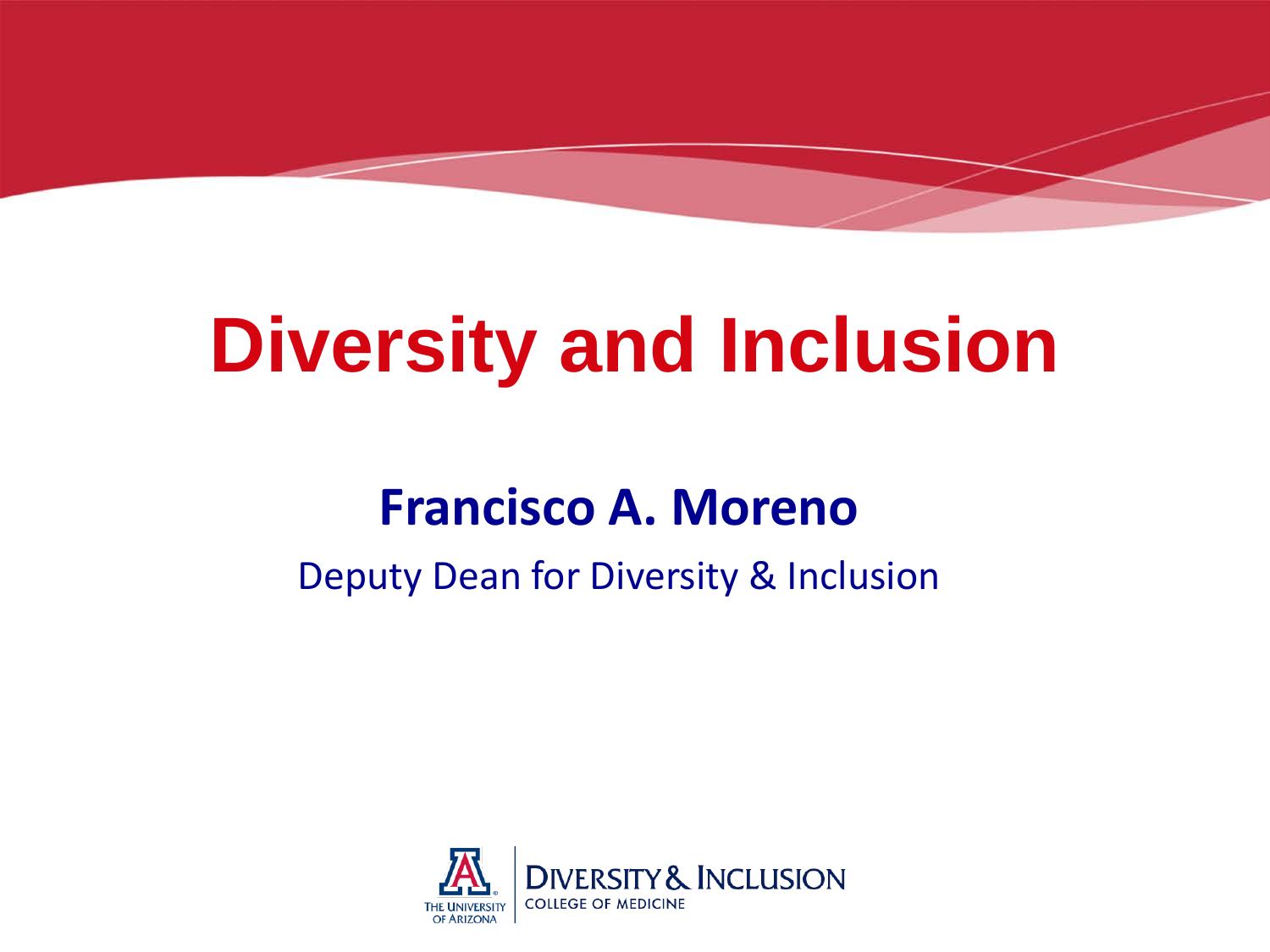#### **What is Diversity**

**Diversity** as a core value embodies inclusiveness, mutual respect, and multiple perspectives and serves as a catalyst for change.



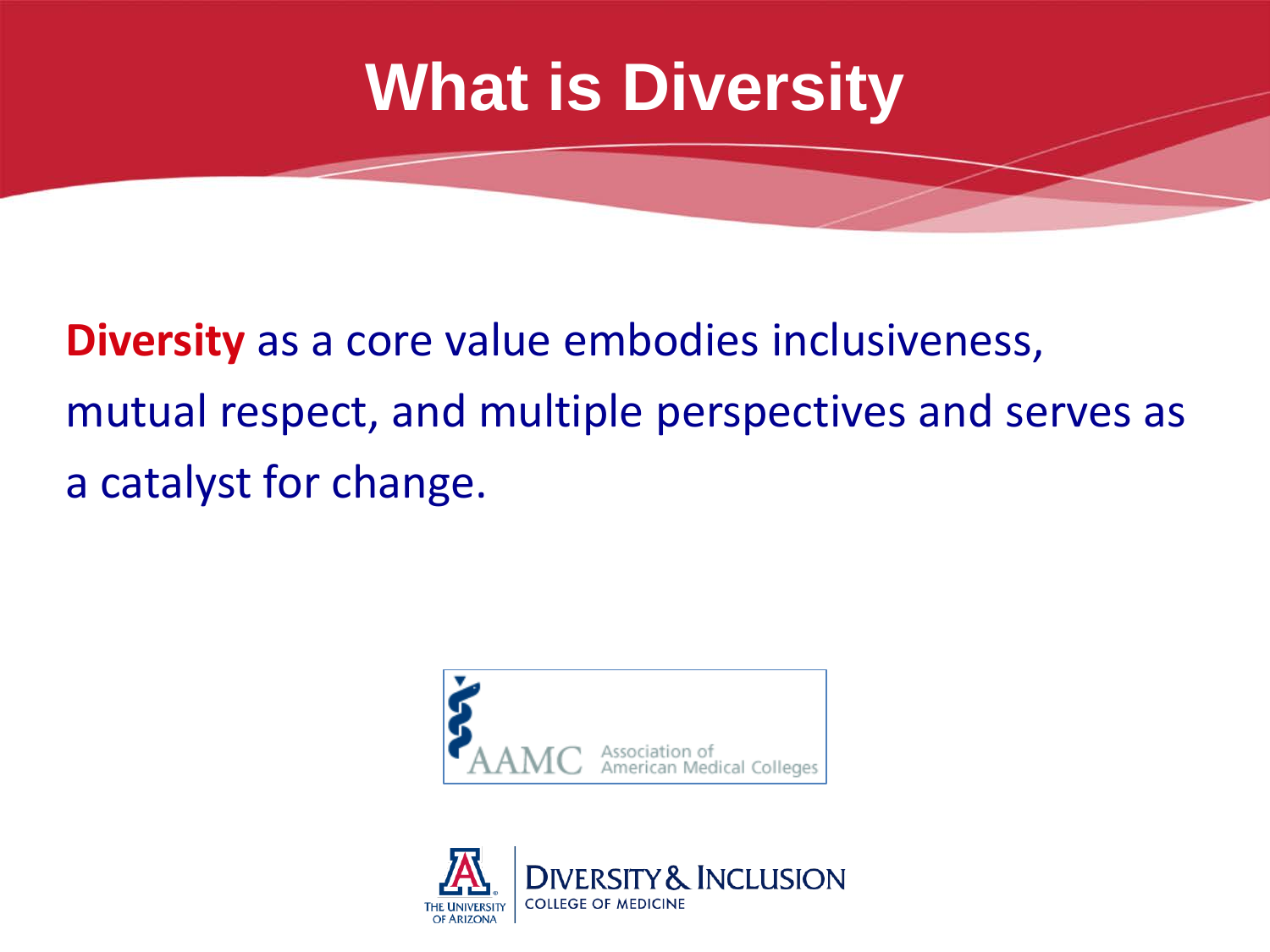

**Inclusiveness** creates a climate that fosters belonging, respect, and value for all and encourages engagement and connection throughout the institution.



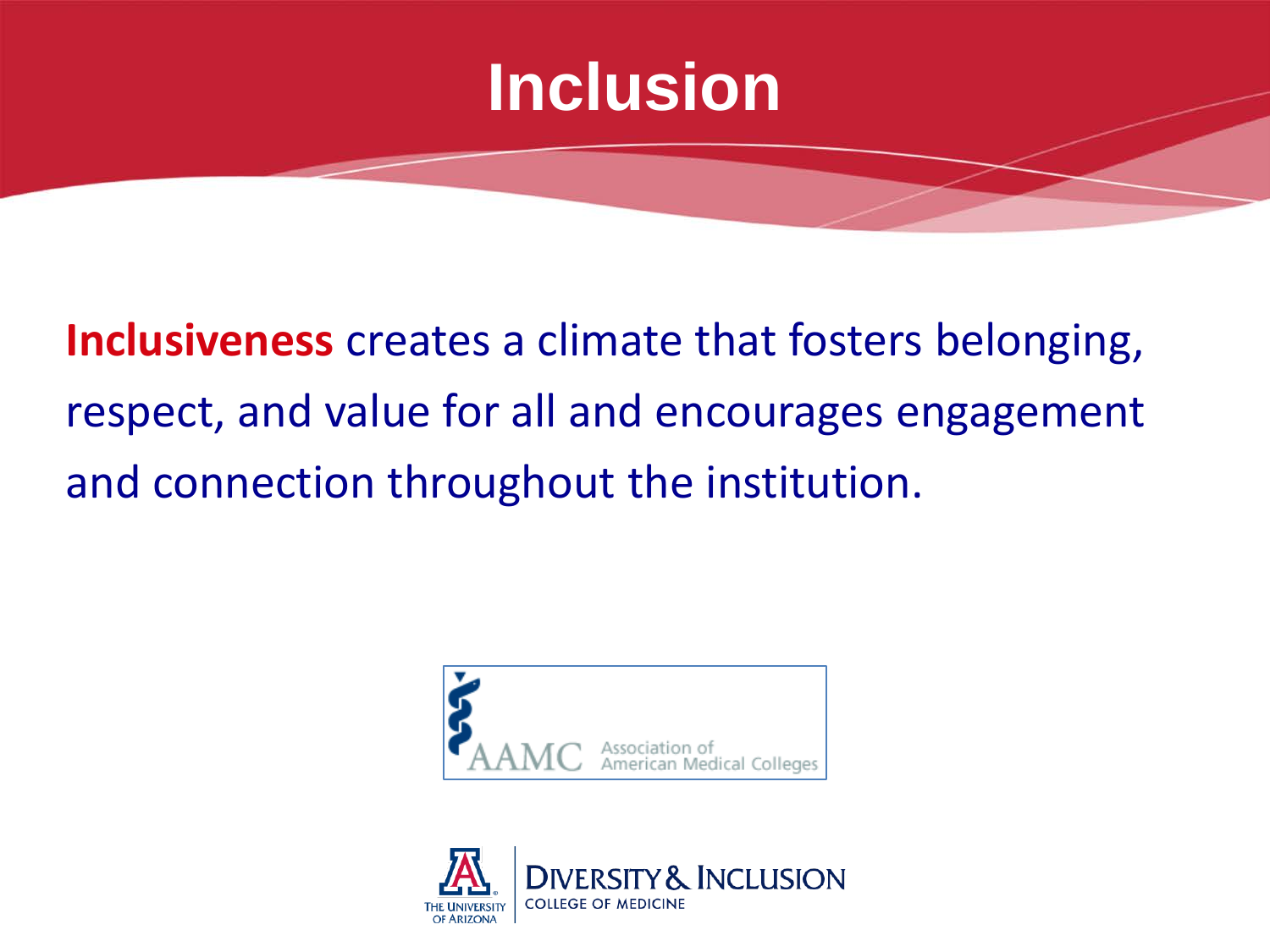#### **Diversity Statement**

*Approved by the College of Medicine Faculty November, 2010*

The UA College of Medicine is privileged to be located in Arizona, a land of rich cultural traditions and heritage. Respect for diversity, defined with regard to race, ethnicity, culture, physical abilities, talents, language, spiritual practices, sexual orientation, gender identity and life experiences, is essential to the successful attainment of our mission to promote health and improve the prevention, diagnosis and treatment of disease for all the people of Arizona and beyond, through education, research and patient care.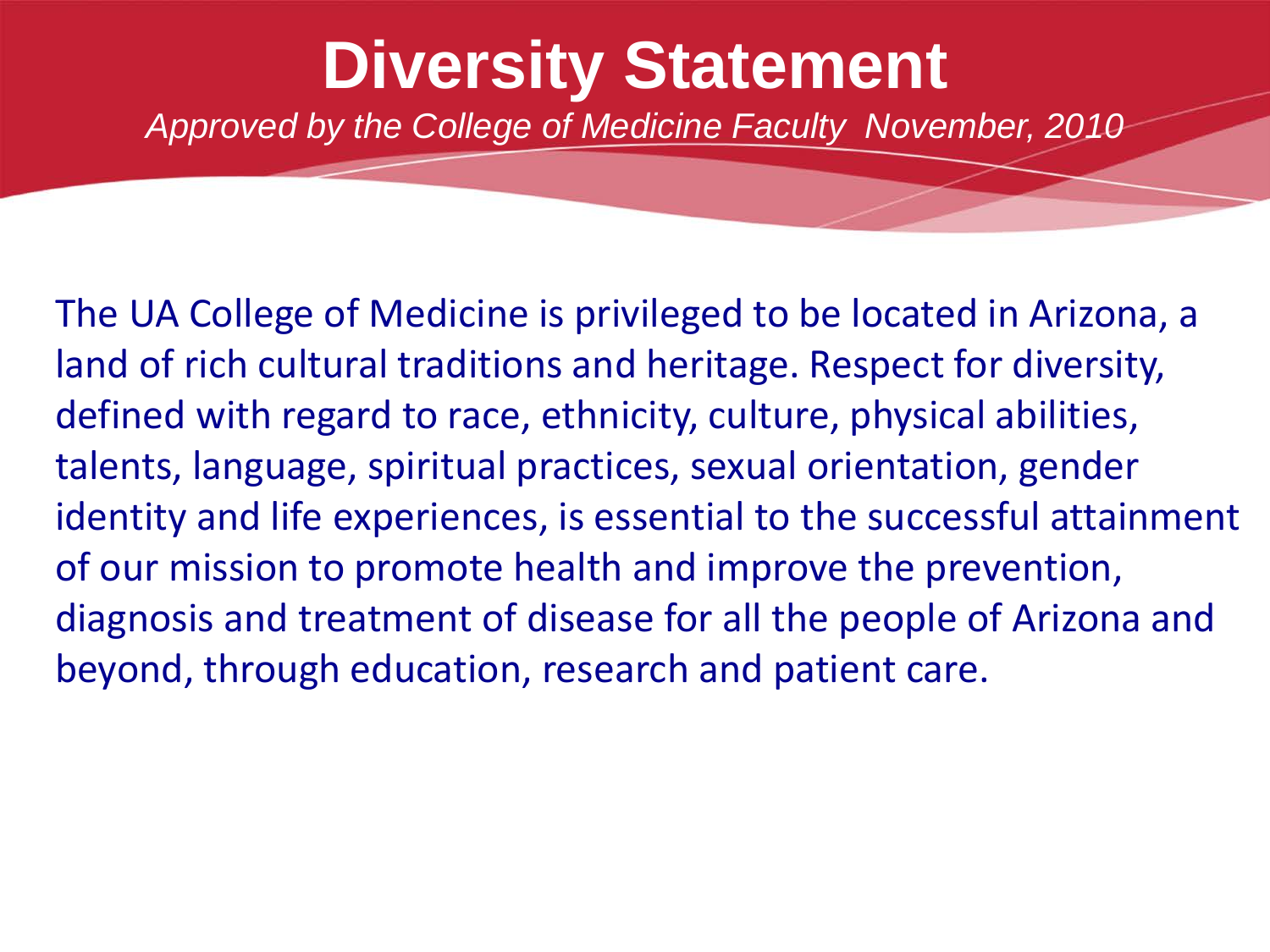### **Diversity Statement**

#### **The UA College of Medicine expresses its commitment to diversity by:**

- **Educating, training and employing diverse faculty, staff and student body,**
- Fostering the development of personal attributes in its employees and students that are necessary to achieve its mission,
- Encouraging and supporting culturally relevant scholarly activities, that acknowledge and respect systems of healing that emerge from different traditions, and
- Providing a culturally competent, inclusive and respectful environment.

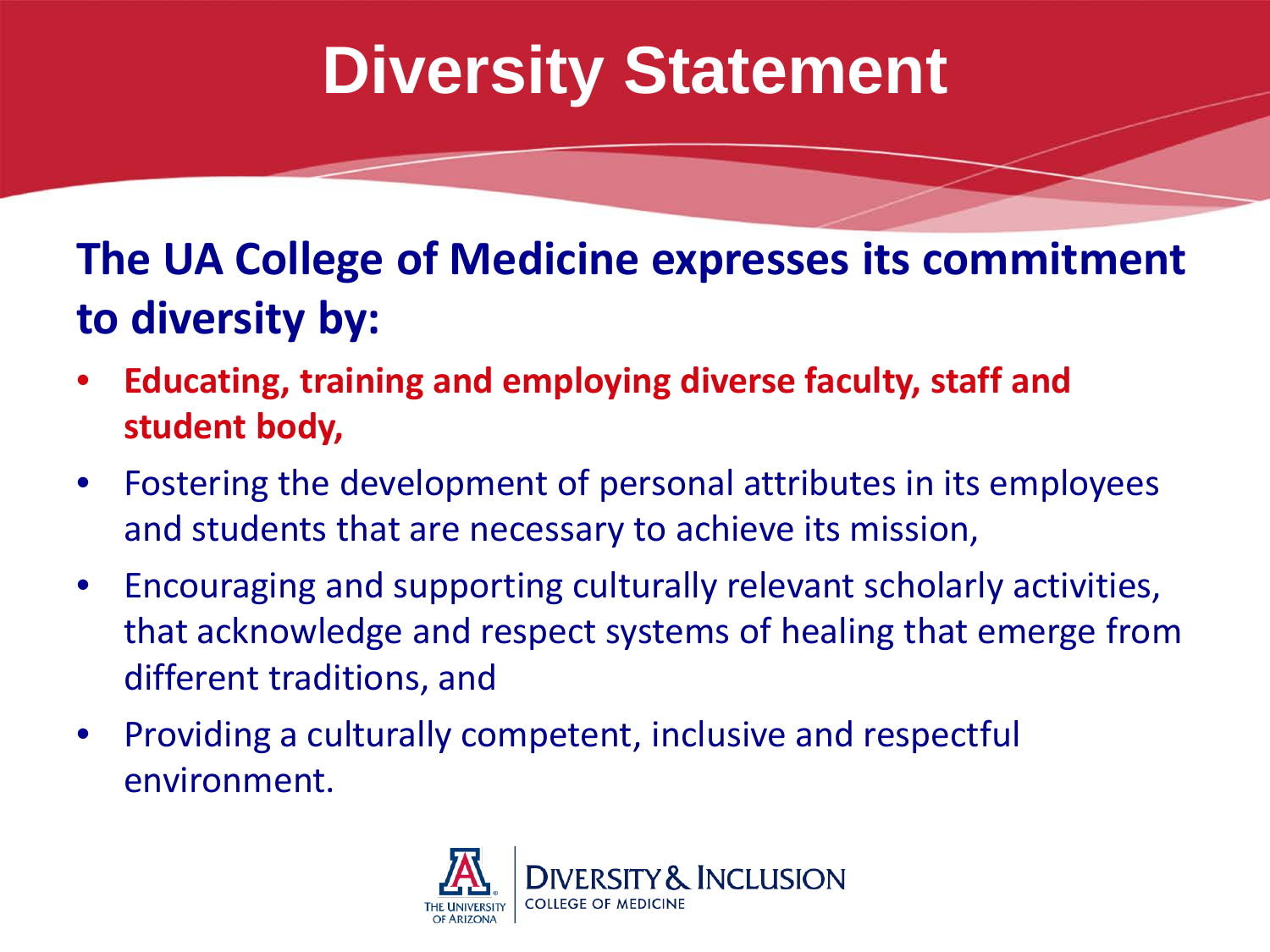#### **Diversity Statement**

• This commitment to diversity enables us to provide state of the art education, deliver the highest quality health care, critically address health care inequities, and perform leading edge research to benefit all our communities.

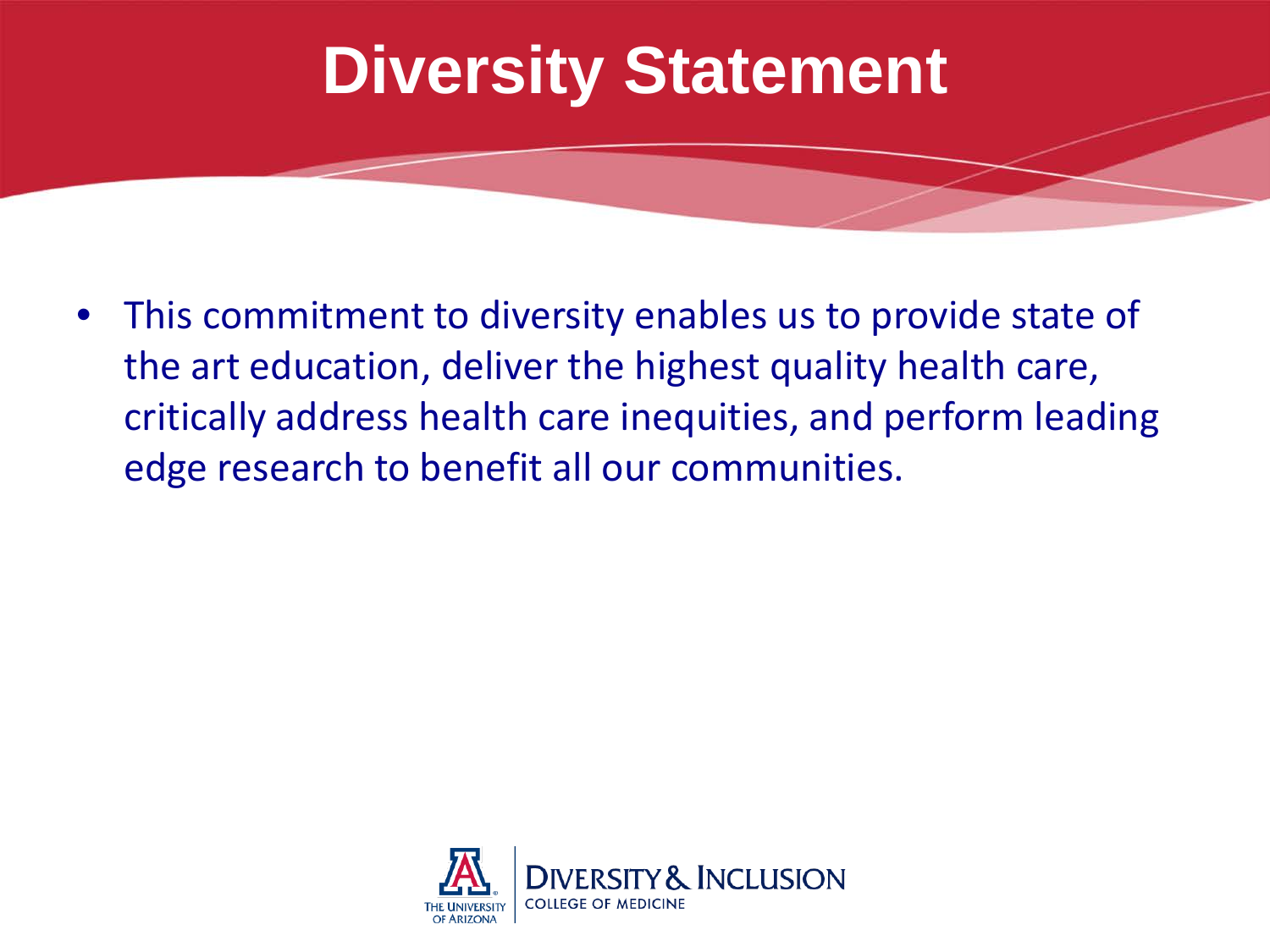## **Diversity at UA-COM**

#### **Diversity and Inclusion are values recognized by UA, COM, BUMC, as essential in the pursuit of excellence.**

understanding

full-spectrum prosperity-goodness-holistic

achieving-the-ideals-of-democracy different-epistimologies

exchange

perspectives

• Diversity is not a problem to be solved but an opportunity to be had

students

oper

awarenes intellectua

> sophistication spiritual enhanced

> > excel

- Is not a short term focus but a sustained value
- Value as strategic capacity building
- Mission driven
- Community congruent
- In need of everyone's help

#### **COM community identified how diversity contributes to our environment**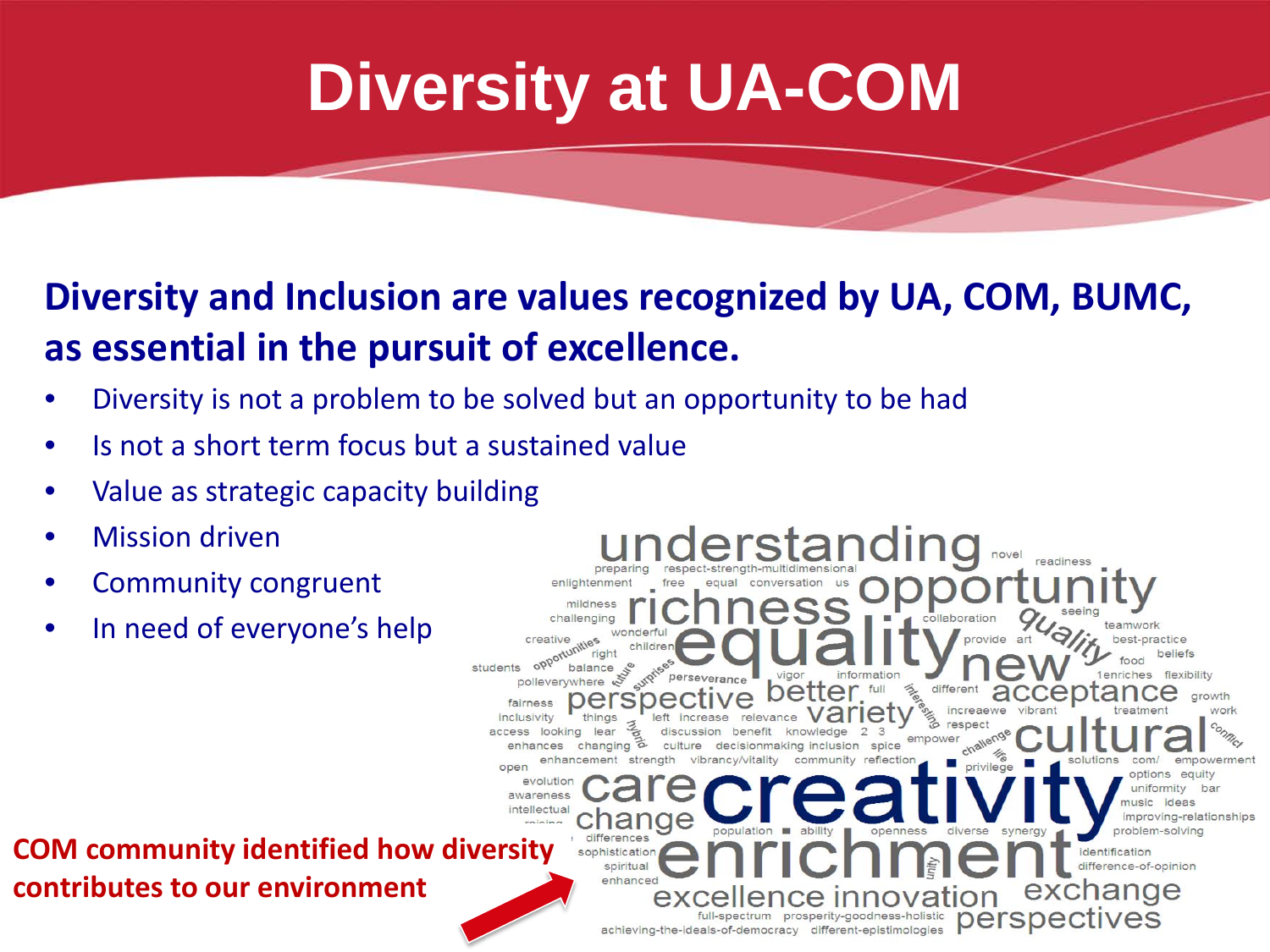#### **Diversity in Research**



- Broad opportunities for
	- multi-disciplinary collaborations at a Research 1 Institution
	- increased creativity by engagement across communities
- Inspiration to solve some of medicine and society's most complex problems
- Freedom to ask questions differently, and approach concepts freely



**Diversity: It's on our DNA** <http://www.arizona.edu/diversity>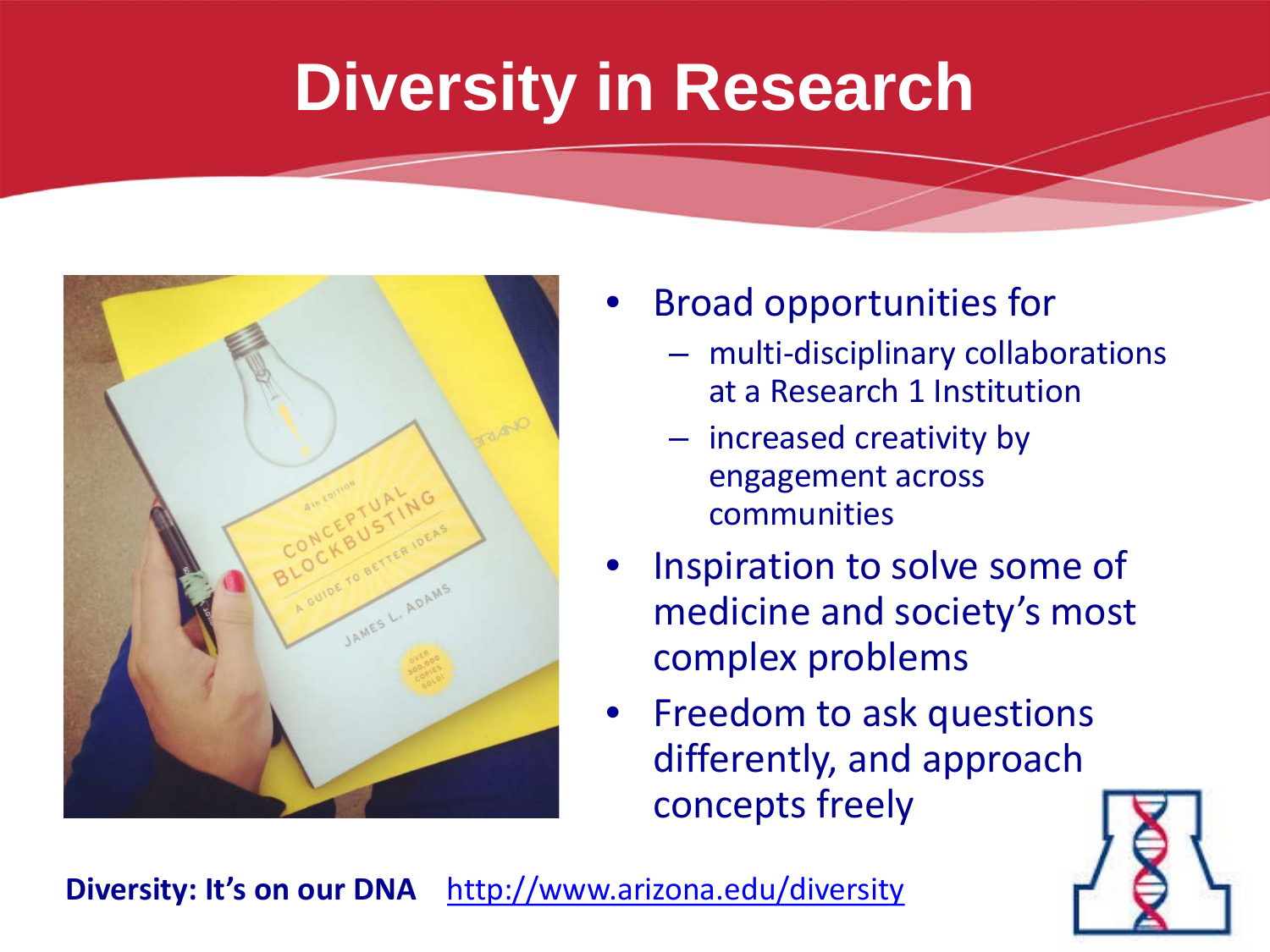## **Diversity in Education**

- Added value of diversity:
	- to classroom/rounds discussion: Diversity of life experiences, philosophical perspectives, cognitive diversity contributes to higher education
	- of clinical encounters
	- of inter-professional approaches
	- of visible diversity to a healthy climate **Daryl G. Smith**

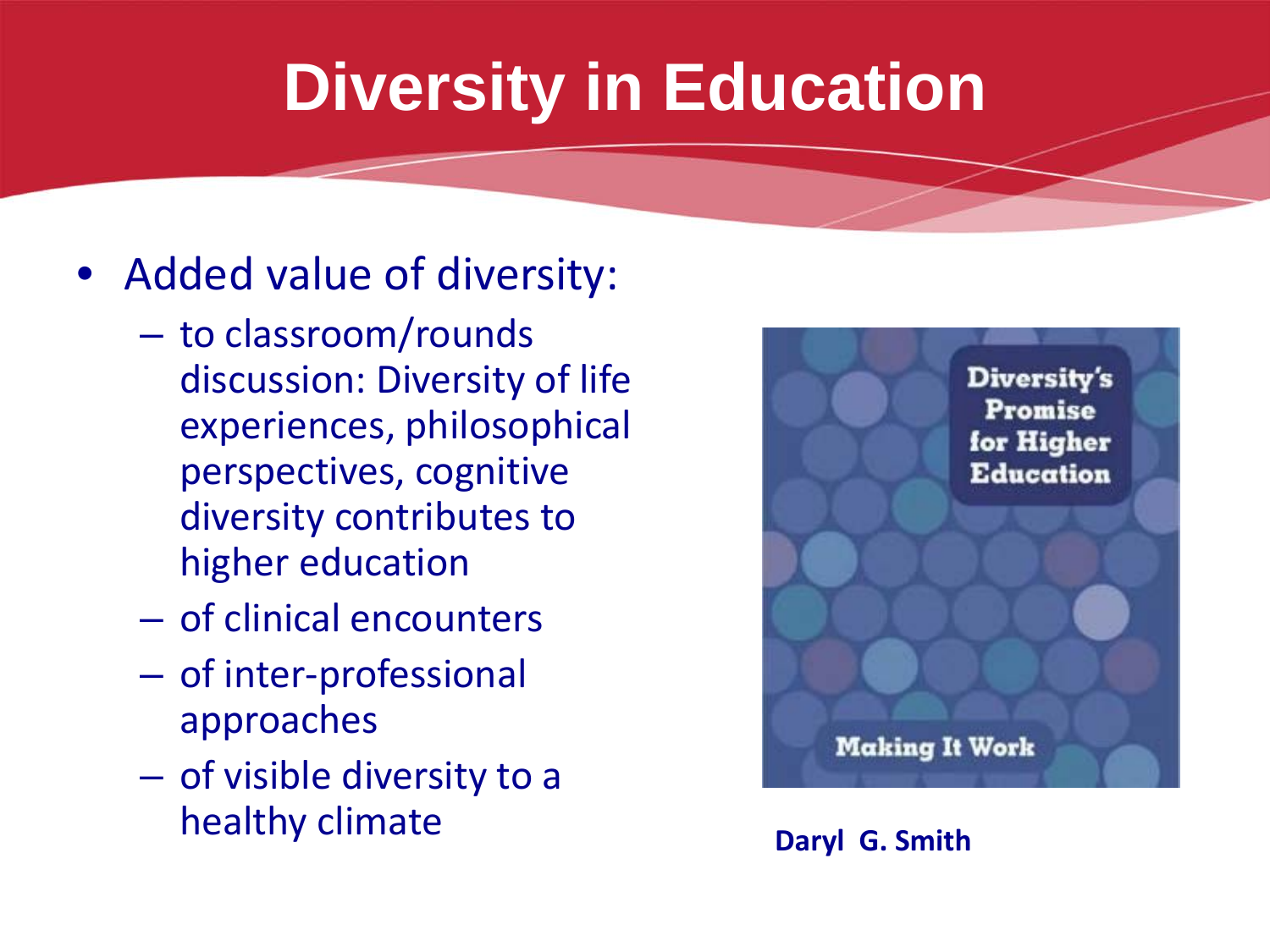## **Diversity in Service**

**We are mindful of diversity impact on social determinants of health, health literacy, English proficiency, and cultural attitudes and interpretations of health and disease.**

- We serve the increasingly diverse population of Arizona
- University community
- US/Mexico Border
- US Southwest Tribes
- **Retirees**

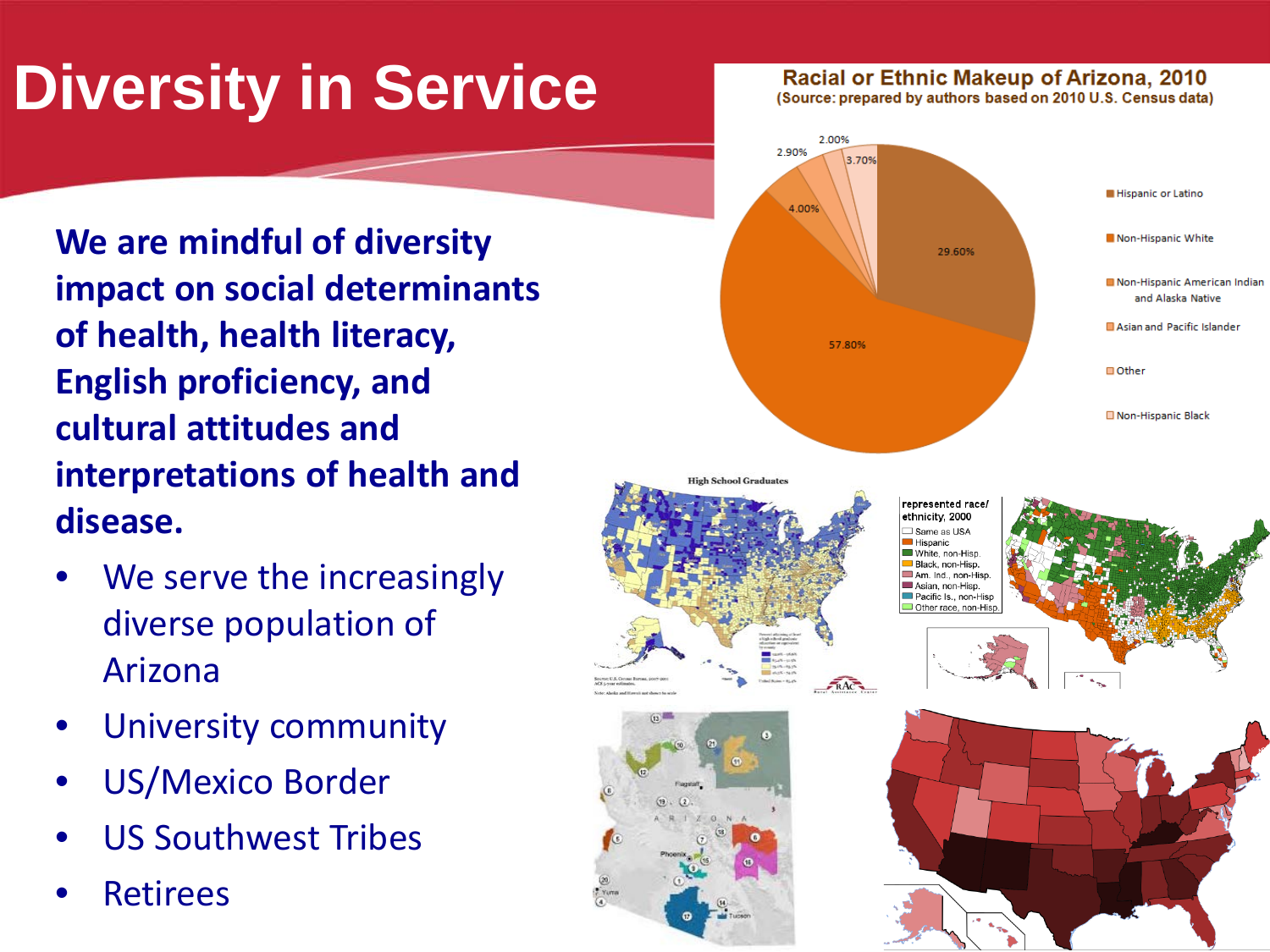#### **Office of Diversity and Inclusion** Function and Resources

- Collaboration with Faculty Affairs: Lydia Kennedy
- Faculty Fellows Mentoring Program
- NHLBI PRIDE-25 Program
- Arizona Hispanic Center of Excellence
- HRSA Center of Excellence Grant (COM Students and Faculty)
- Health Career Opportunity Program Grant (Broad Pipeline)
- Indians Into Medicine (Pipeline Program)
- Diversity Matters Program
- Diversity Seminar Series

**www.diversity.medicine.arizona.edu**